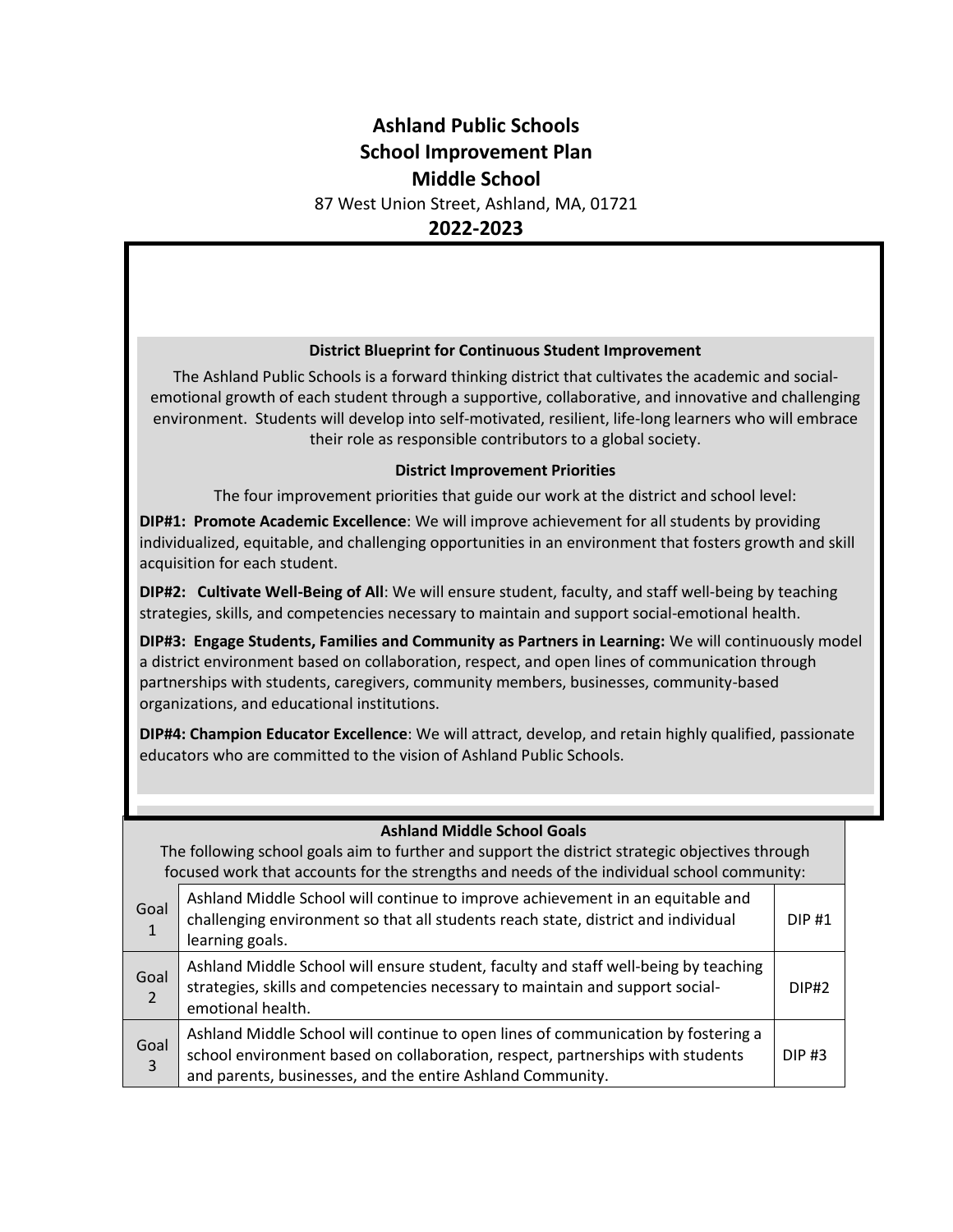**Goal #1:** Ashland Middle School will continue to improve achievement in an equitable and challenging environment so that all students reach state, district and individual learning goals.

**District Alignment**: **DIP#1: Promote Academic Excellence**: We will improve achievement for all students by providing individualized, equitable, and challenging opportunities in an environment that fosters growth and skill acquisition for each student.

Stage:

 $\square$  Planning **x** In Progress Start Date: (August 31, 2015)

End Date: Ongoing

### Action Items:

1. Curriculum Work and Analysis:

As a result of analysis of data and curriculum, changes were made regarding software entering the 2021- 2022 school year.  $6<sup>th</sup>$  and  $7<sup>th</sup>$  grade Science moved to replace the Stemscopes software with Gizmos. The Social Studies department piloted and was trained on NEWSELA's Social Studies platform (and curriculum). All Staff Professional Development will be dedicated to NEWSELA trainings which will include materials and resources aimed at supporting our English Language Learner population. During the 2022-2023 school year, the middle school will continue to effectively utilize platforms deemed to enhance instruction.

2. MCAS Testing occurred in the Spring of 2022. Students tested in two sessions in the subjects of ELA (all grades), Math (all grades) and Science (grade 8 only)

AMS administration will analyze Next Generation MCAS data. Based on data analysis, students who are not meeting standards and meet set criteria will be offered Title 1 math services. ISSPs (Individualized Student Success Plans) will also be created for students in any MCAS tested subject in which they are not meeting expectations.

- A. Teachers (in Teams) will utilize Discovery Block to increase remediation for students who scored in the Did Not Meet or Partially Met on MCAS tests.
- B. Teachers will use Team Meeting time to review ISSPs and student performance. Strategies and goals may be adjusted over the course of the school year.

 3. Ashland Middle School will continue to close the achievement gap by scoring high growth (over 60%) in all grades in Math and ELA on standardized testing.

A. Teachers and administrators will continue to analyze data to identify curriculum needs.

B. Teachers will identify students in need of support and create ISSPs to create strategies and set student goals.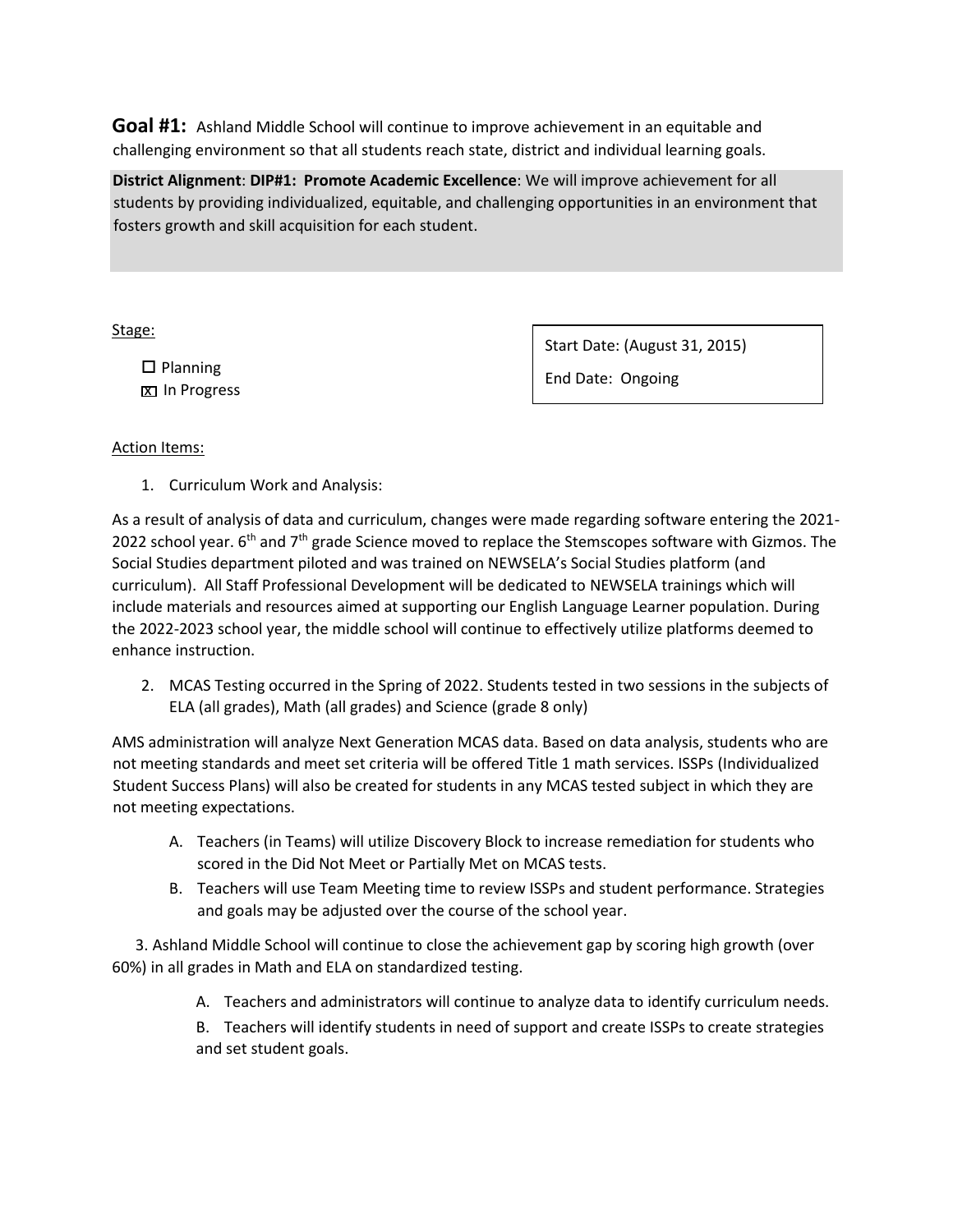C. Teachers (in Teams) will utilize Discovery Block to increase remediation for students who scored in the Did Not Meet or Partially Met on MCAS tests. 75% of this group will achieve 50% growth for the 2022-2023 school year.

- 4. The RTI team will meet weekly throughout the school year to identify students in need of support and set goals (6 week intervals) for individual growth and success.
- 5. Teachers will be provided curriculum meeting time and/or professional development to discuss the process of assessing students at the onset of the 2022-2023 school year. Time will also be dedicated to continue to improve transitions from one grade to the next. This work includes alignment, assessment calibration and the creation of benchmark or common assessments. Teachers will also be meeting by department to discuss the impacts of Covid on the curriculum and make adjustments to units, lessons, assessments, etc.
- 6. During the 2022-2023 school year, AMS will review the number and services/supports of the ELL and sub separate Special Education students in the building. This will include a review of the current 5<sup>th</sup> grade EL population. Based on findings, personnel and budgetary requests/decisions will be put forward to address current and future needs of the program.
- 7. Ashland Middle School staff will participate in DEI (Diversity, Equity and Inclusion) training during the 2021-2022 school year. An AMS equity team will also be created and tasked with data review and working to support our ELL and high needs students. Based on this work, the purpose will be to make decisions to implement goals and action items to help close the achievement gap for this population. The equity team will lead professional development and DEI work during the 2022-2023 school year.

### Indicators of Success:

- A. Creation and implementation of ISSPs in the fall of 2022. Parents receive ISSPs in November.
- B. Ashland Middle School will continue to close the achievement gap by scoring high growth (over 60%) in all grades in Math and ELA on standardized testing.
- C. RTI Based on individual data, appropriate interventions are implemented so that students may reach individual, state and district goal targets
- D. ELL students, students with disabilities and students of color will show moderate-high growth in percentage of students meeting expectations on MCAS testing.
- E. A review of the number and services/supports of ELL and Sub Separate Special Education students in the building is conducted. Based on findings, personnel and budgetary requests/decisions are put forward to address current and future needs of the program.
- F. The equity team implements DEI PD/discussions and will show staff learning and growth using survey pre-testing and post testing.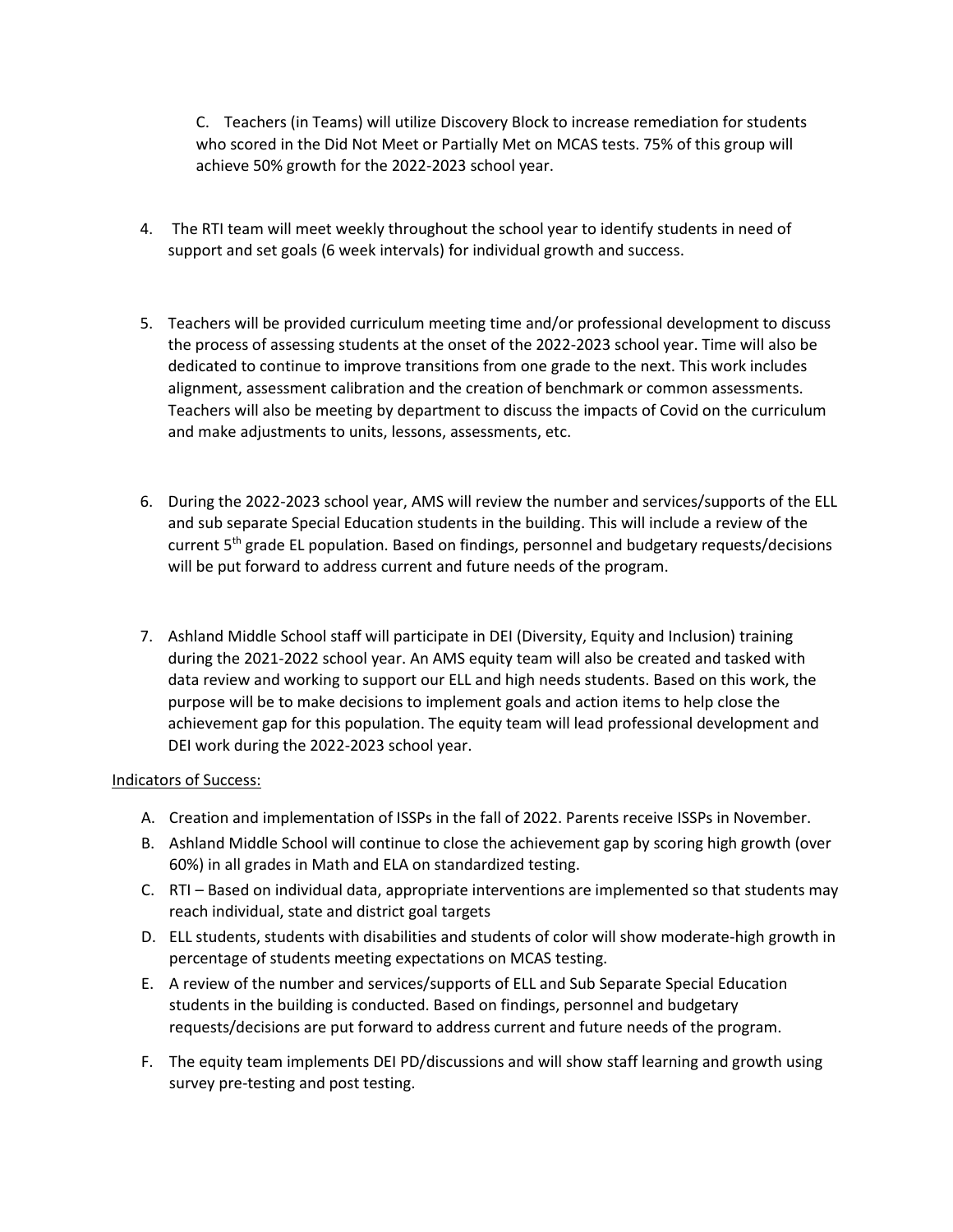### G. Narrative:

To achieve this goal, a two prong approach is being implemented. One goal focuses on data analysis to identify need areas for the curriculum while the other goal centers on meeting individual learning needs of students. By analyzing MCAS data and assessing student performance, teachers and administration can address growth areas and implement action items to target those areas.

## **Accomplishments**

### **2021-2022 School Year**

- 1. During the 2021-2022 school year, Ashland Middle School staff were trained and received professional development around DEI and supporting our underserved population.
- 2. ISSPs were created for students in the Not Meeting Expectations category of MCAS scoring.

The following goals have been fulfilled within the past 5 years, and are currently in place.

| Goal                                                                                                                                                                                                                           | <b>District</b><br><b>Alignment</b> | <b>Date Completed</b>                 |
|--------------------------------------------------------------------------------------------------------------------------------------------------------------------------------------------------------------------------------|-------------------------------------|---------------------------------------|
| AMS curriculum aligned to MA Common Core standards.<br>Universal Backwards Design units created by teachers during<br>professional development time.                                                                           | <b>DIP#1</b>                        | School year 2015-<br>2016 and ongoing |
| Curriculum Pacing, structure, assessments shifted to meet the<br>needs of all students (assessing covid impact)                                                                                                                | DIP#1                               | School year 2020-<br>2021 and ongoing |
| Ashland Middle School is now a 1:1 school - all students were<br>distributed a device(Chromebook) for the 2020-2021 school<br>year. Families in need of Wifi will be provided a "hotspot" so<br>all can have equitable access. | DIP#1                               | School year 2020<br>and ongoing       |
| AMS achieved 60% growth (overall) in both ELA and Math in<br>years prior to the 2020-2021 school year (MCAS cancelled due<br>to Covid)                                                                                         | $DIP$ #1                            | School year 2015-<br>2019             |
| AMS achieved target and growth goals for MCAS in years prior<br>to the 2020-2021 school year (MCAS cancelled due to Covid)                                                                                                     | <b>DIP#1</b>                        | School Year 2016-<br>2019             |
| ELL/Sub Separate Special Education programs examined.<br>Personnel added to meet the needs of current and future<br>students in the program.                                                                                   | $DIP$ #1                            | School Year 2018-<br>2019 and ongoing |
| Teachers (teams) added in 7 <sup>th</sup> and 8 <sup>th</sup> grade to address<br>increased student population (and class sizes)                                                                                               | DIP#1                               | School Year 2021-<br>2022             |
| Two Teachers (Bronze team) added in 6 <sup>th</sup> grade to address<br>increased student population (and class sizes)                                                                                                         | <b>DIP#1</b>                        | School Year 2022-<br>2023             |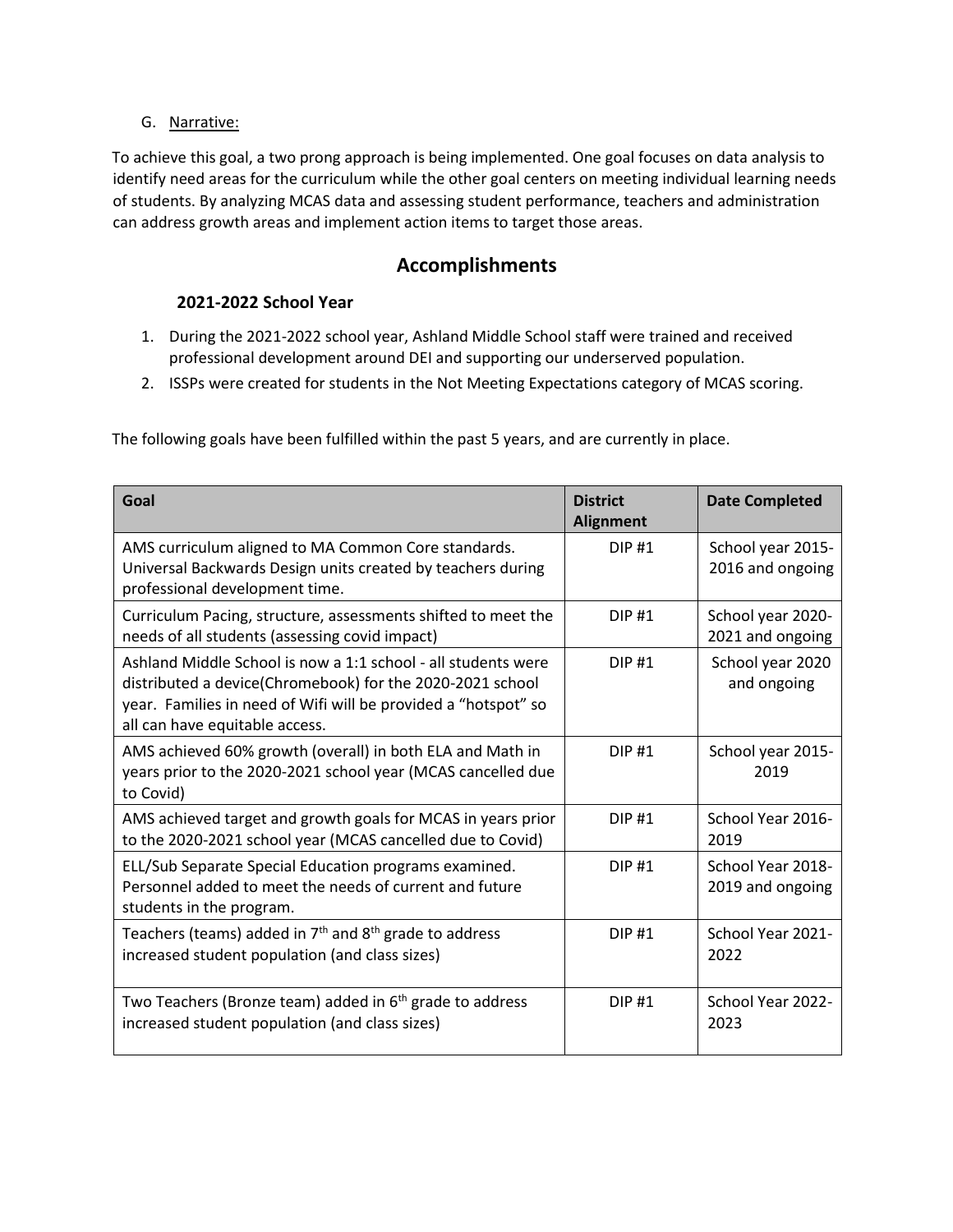**Goal #2:** Ashland Middle School will ensure student, faculty and staff well-being by teaching strategies, skills and competencies necessary to maintain and support social-emotional health.

**District Alignment**: **DIP#2: Cultivate Well-Being of All**: We will ensure student, faculty, and staff wellbeing by teaching strategies, skills, and competencies necessary to maintain and support socialemotional health.

Stage:

 Planning **X** In Progress Start Date: (August 31, 2015) End Date: Ongoing

### Action Items:

### **Students:**

1. During the 2022-2023 school year, guidance counselors will continue to implement the "Connections Academy". This program provides outreach, support, and social connection to students in all grades as they navigate the stressors and challenges brought about by the impact of the Covid pandemic. Informal check ins and "minute meetings" with all students are components of the academy. Students in all grades will receive SEL lessons delivered by their Guidance Counselor – the 5 SEL competencies will be addressed. Lessons and tips will be sent home to AMS families.

2. During the 2022-2023 school year, AMS will again implement the S.O.S. (Signs of Suicide) program at the middle school. A 7<sup>th</sup> grade program will be introduced. 7<sup>th</sup> and 8<sup>th</sup> grade students will also attend a Minding your Mind Presentation. Small group discussions will follow S.O.S and Minding Your Mind presentations.

3. Student leadership will offer mentoring to younger students. This provides an opportunity for social connections and support for younger students. During the 2022-2023 school year, the program will be expanded to include both  $6<sup>th</sup>$  and  $7<sup>th</sup>$  grade.

4. An R and R Afternoon will be held at Ashland Middle School during May of the 2022- 2023 school year. They will have the opportunity to attend sessions focused on mindfulness, stress management, and relaxation.

5. The 2021-2022 school year saw a rise in incidents relating to digital citizenship, appropriate social media use, and cyberbullying. Guidance counselors at the middle school will deliver a Digital Citizenship lesson to students in all grades before the February Vacation.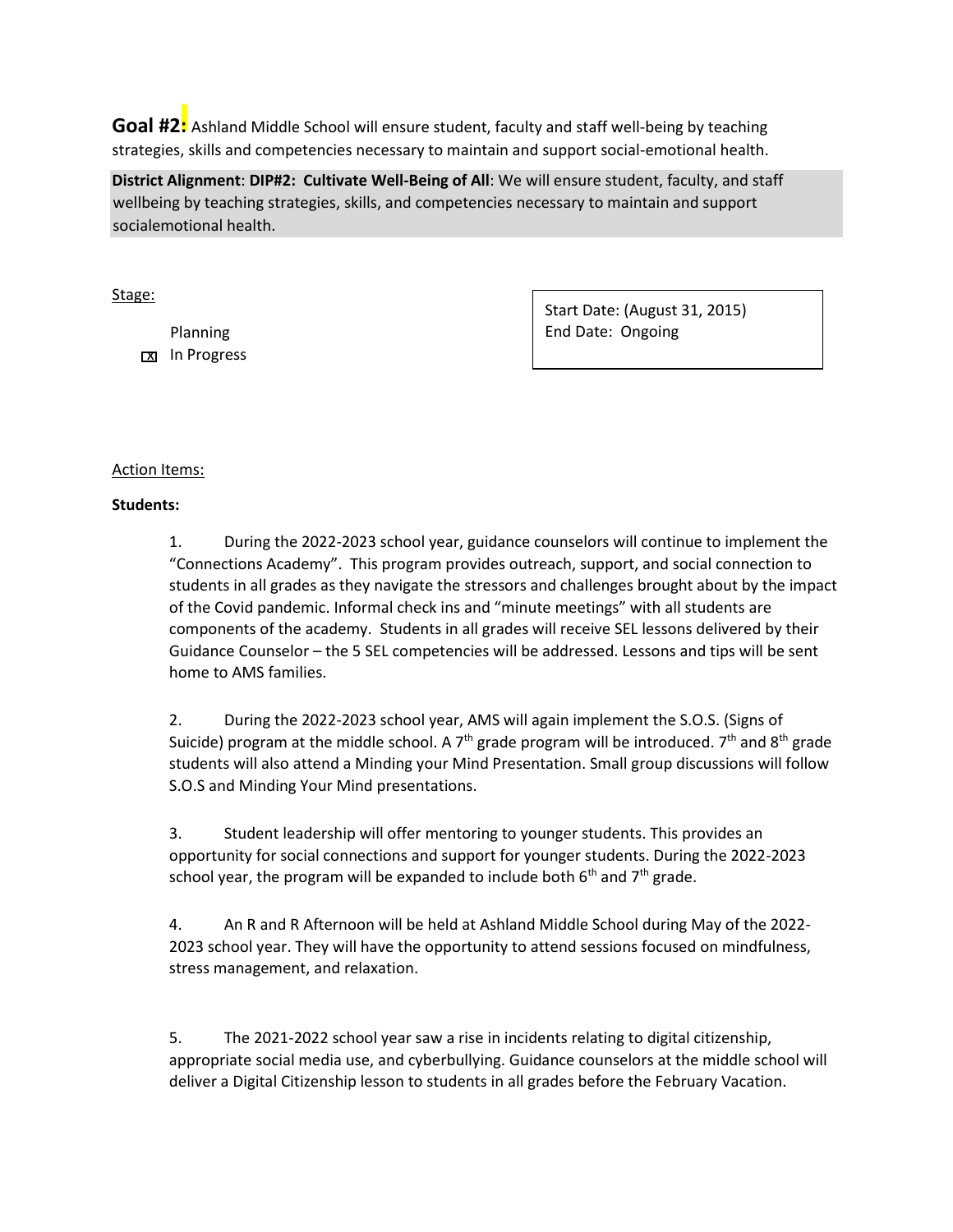### **Faculty/Staff**

- 1. District SEL Coordinator shares "Zen Den" resources with teachers and staff each week.
- 2. Faculty will be provided professional development and training as part of delivery of the S.O.S. program to learn about issues and warning signs relating to depression, suicide and/or mental health training. A Self-Care presentation/training will also be offered in May of 2022. These programs will continue during the 2022-2023 school year.
- 3. During the 2021-2022 school year, AMS professional development focused on equity, diversity and inclusion to help support our underserved populations. This will include anti-bias and antiracism training. Staff professional development, training and curriculum review/resources will be included in this action item. This will continue during the 2022-2023 school year and be driven by the Equity Team.

 4. R and R Afternoon will be held at Ashland Middle School in May. During this day, staff will also have the opportunity to attend staff only sessions targeted at mindfulness, SEL and rest/relaxation.

### Indicators of Success:

- A. Connections Academy Implemented
- B. S.O.S and Minding Your Mind Programs implemented
- C. Faculty trainings/professional development on mental health, Diversity and Inclusion, Anti-Bias/AntiRacism education.
- D. AMS R and R afternoon occurs in the spring

#### Narrative:

Ashland Middle School will be analyzing the data from the biannual Metrowest Health Survey – the survey was taken in November of 2021 (The 2020 survey was cancelled due to Covid). Based on student survey data from 2021, AMS will set goals to support parents, students, and faculty to develop strategies, skills and tools necessary to maintain a healthy physical and mental well-being. The AMS R and R afternoon were implemented virtually in March of 2021. AHS students and community members led three 45 minute experiences that supported strategies and skills around stress reduction and physical and mental well-being.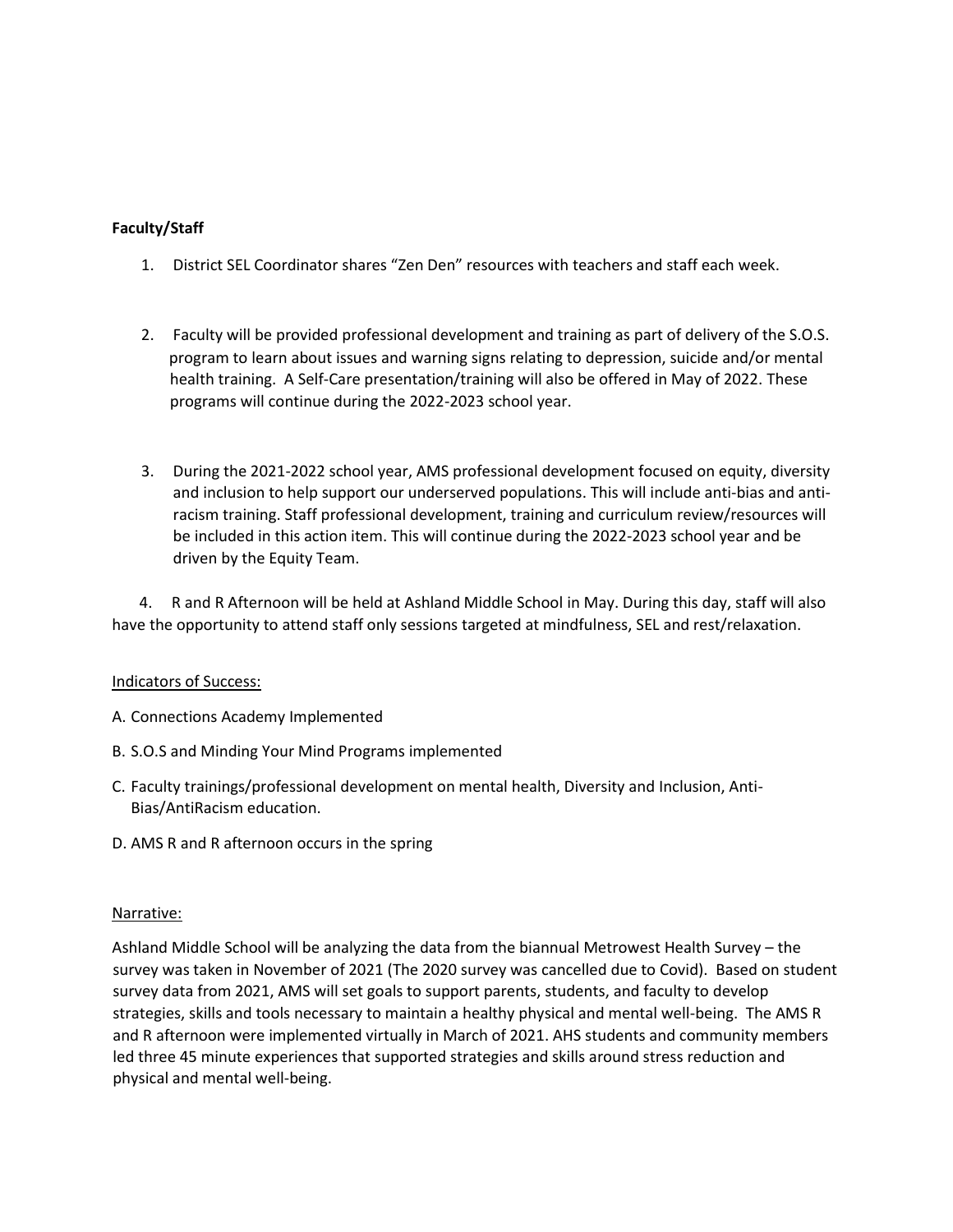# **Accomplishments**

The following goals have been fulfilled within the past 4 years, and are currently in place.

| Goal                                                                                                                                                                                     | <b>District</b><br><b>Alignment</b> | Date<br><b>Completed</b>                |
|------------------------------------------------------------------------------------------------------------------------------------------------------------------------------------------|-------------------------------------|-----------------------------------------|
| Our Wellness curriculum was examined to determine how we<br>can further support AMS students around mental and physical<br>well-being. The revised curriculum will be fully implemented. | DIP#2                               | 2018-2019<br>school year and<br>Ongoing |
| AMS Guidance pilots Online SEL program, Staff PD and faculty<br>meetings focus on SEL and staff surveys analyzed                                                                         | DIP#2                               | 2018-2019<br>and Ongoing                |
| AMS Counseling staff provides the "Connections Academy"<br>Ongoing support for students in need                                                                                          | DIP#2                               | 2019-2020<br>and Ongoing                |
| AMS brings the "Minding Your Mind" mental health program for<br>8 <sup>th</sup> grade students.                                                                                          | DIP#2                               | 2021-2022<br>and Ongoing                |
| Professional Development for Faculty on SEL/mental Health<br>Issues(Sandy Hook Promise in 2018-2019)                                                                                     | <b>DIP#2</b>                        | 2016-2017<br>and Ongoing                |
| AMS Successfully implemented R and R Afternoons                                                                                                                                          | <b>DIP#2</b>                        | 2016-2017<br>and Ongoing                |
| SOS Program implemented in 8 <sup>th</sup> Grade                                                                                                                                         | <b>DIP#2</b>                        | 2021-2022<br>school year and<br>ongoing |

Goal #3: Ashland Middle School will continue to open lines of communication by fostering a school environment based on collaboration, respect, partnerships with students and parents, businesses, and the entire Ashland Community.

**District Alignment DIP#3**: **Engage Students, Families and Community as Partners in Learning:** We will continuously model a district environment based on collaboration, respect, and open lines of communication through partnerships with students, caregivers, community members, businesses, community-based organizations, and educational institutions.

Stage:

 $\square$  Planning **X** In Progress Start Date: (August 31, 2015)

End Date: (Ongoing)

Action Items: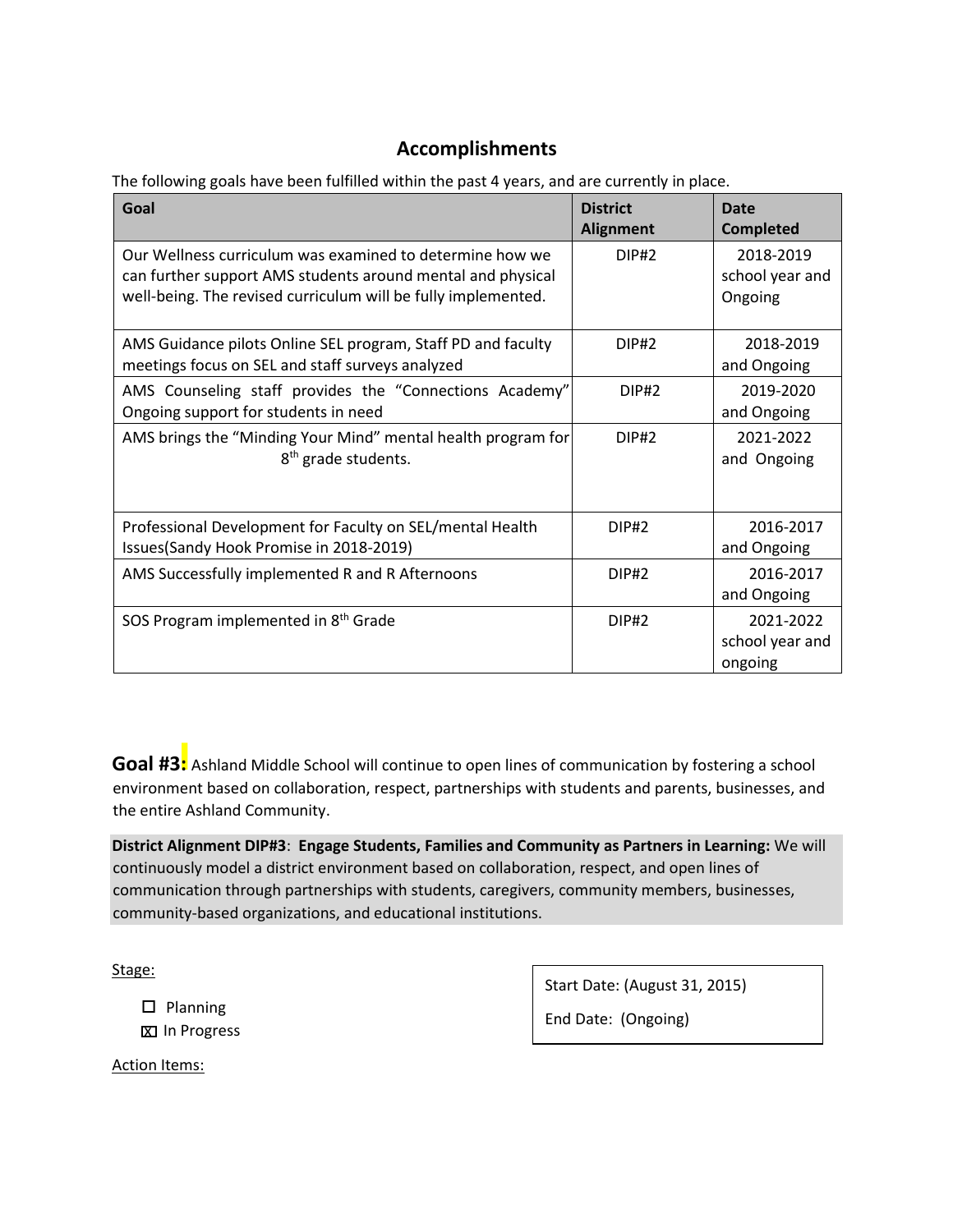- 1. Ashland will continue to communicate to parents and faculty using various technologies including weekly emails, Twitter, Website, and Blackboard messages. For the 2021-2022 school year, administrators were trained on a new communication system. A new consistent communication platform will be used for the 2022-2023 school year.
- 2. The Principal will hold grade level meetings every 4-6 weeks to connect with students, deliver information, and answer student questions.
- 3. The Principal will conduct virtual or in person transition parent meetings/webinars to communicate changes and answer parent questions over the course of the school year.
- 4. Ashland Middle School will use Iparent to communicate and update students and parents on grades, assignments, attendance, and course recommendations. Team and Department Curriculum Updates will be sent via email and teachers will also be utilizing Google Classroom to share assignments, assessments and student performance.
- 5. Ashland Middle School will run an all school assembly in November to recognize local Veterans.
- 6. During the 2022-2023 school year, the district will be sending all Ashland families a survey around district and school communication. The middle school will use results to review and improve the way we communicate and/or present information to families. AMS will evaluate and look to improve how we communicate with our ELL student population.
- 7. Ashland Middle School will partner with businesses in the community to offer "R and R" afternoons. Teachers and community members will engage in various experiences with students focusing on stress reduction and positive physical and mental well-being.

### Indicators of Success:

A. Iparent and Google Classroom are utilized to communicate assignments, grades, attendance and student performance.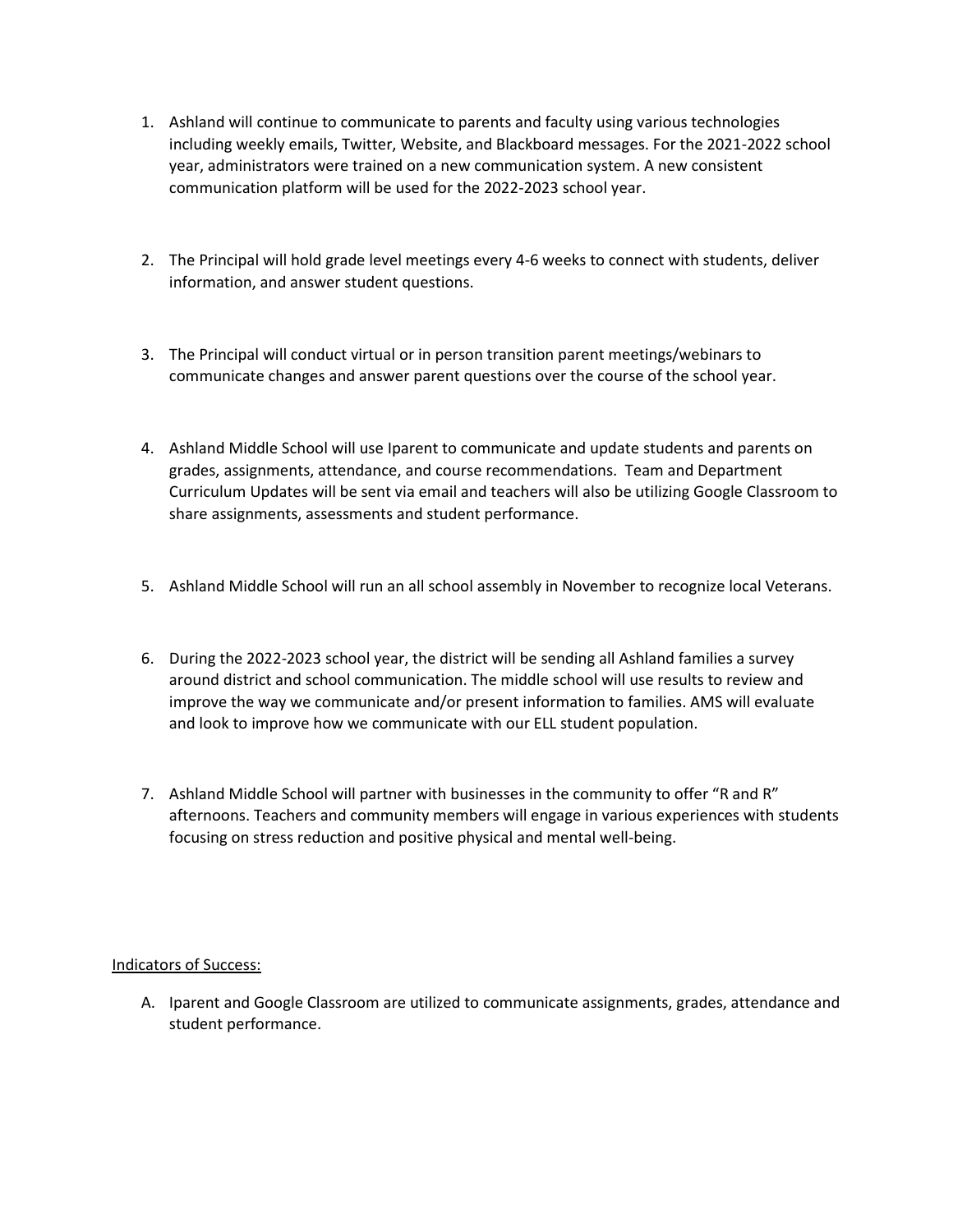- B. Parent Virtual Meetings/Webinars and virtual grade level meetings occur over the course of the school year. The "Connections Academy" began during the 2020-2021 school year to support students – it will continue during the 2022-2023 school year.
- C. Adjustments are made to improve communication to all families (and the manner in which the school shares/posts information). AMS will evaluate and look to improve how we communicate with our ELL student population.
- D. R and R afternoons provide valuable SEL experiences/opportunities for students: Parents, Community Partners and high school students will run sessions.

### Narrative:

Ashland Middle School continues to strive to improve communication to parents in ways that are helpful and comprehensive. Ashland Middle School continues to use the Iparent portal, giving parents the opportunity to view student grades and performance on individual assignments. AMS will continue to explore ways to utilize the Iparent software to improve communication and efficiency.

### **Accomplishments**

The following goals have been fulfilled within the past 3 years, and are currently in place.

| Goal                                                                  | <b>District</b><br><b>Alignment</b> | Date<br><b>Completed</b>                 |
|-----------------------------------------------------------------------|-------------------------------------|------------------------------------------|
| Successful Iparent/Google Classroom use and continued<br>operation    | DIP3#                               | 2015 school<br>year and<br>ongoing       |
| Safety Committee Member                                               | <b>DIP#3</b>                        | 2013 school<br>year and<br>ongoing       |
| 8 <sup>th</sup> grade Recommendations conducted paperless via Iparent | <b>DIP#3</b>                        | 2015 school<br>and<br>year<br>ongoing    |
| R and R afternoons conducted in the spring                            | $DIP$ #3                            | school<br>2015<br>and<br>year<br>ongoing |
| <b>District Communication Survey Administered</b>                     | $DIP$ #3                            | 2020 school<br>year and<br>ongoing       |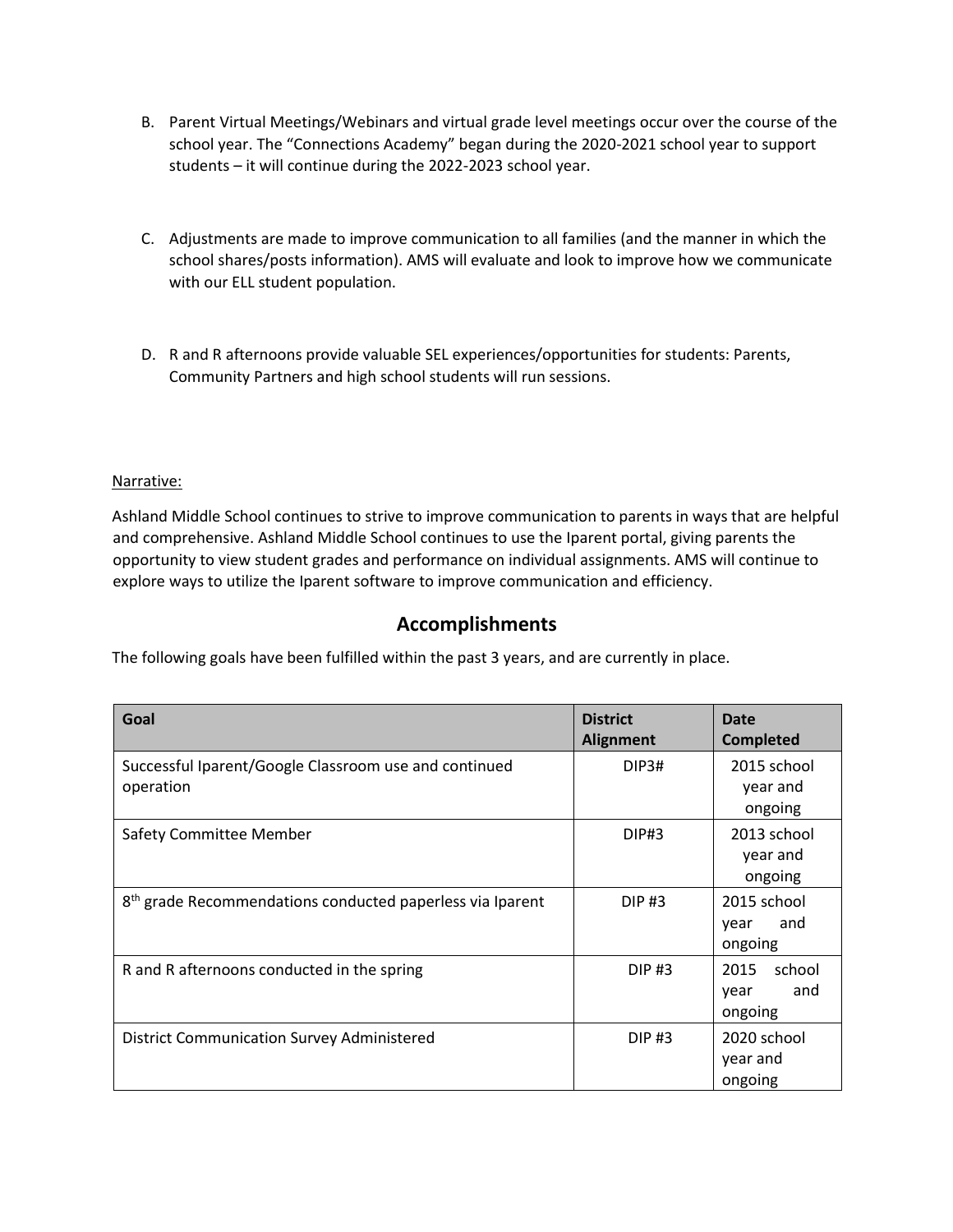| Participation in the Decisions at Every Turn Coalition | <b>DIP#3</b> | school<br>2013<br>and<br>year<br>ongoing |
|--------------------------------------------------------|--------------|------------------------------------------|
| $5th$ Grade Principal Coffees – 3 per year.            | <b>DIP#3</b> | school<br>2014<br>and<br>year<br>ongoing |

# **Glossary of Terms**

**R and R Afternoons** – Rest and Relax afternoons held at AMS for the first time this spring. This year, AMS has focused on supporting the mental health and well being of our students. These days, which were conducted in the afternoons on April 4<sup>th</sup> (for 6th grade and Team Green) and April 5<sup>th</sup> (for Team Purple and 8th grade), aimed to create positive experiences focused on mindfulness, stress management, and physical and mental relaxation. Teachers and community businesses hosted experiences for students in the afternoons.

**Achievement Gap -** Refers to any significant and persistent disparity in academic performance or educational attainment between different groups of students, such as white students and minorities, for example, or students from higher-income and lower-income households.

**MCAS** – The Massachusetts Comprehensive Assessment System is designed to meet the requirements of the Education Reform Law of 1993. MCAS tests are given to all public school students in Massachusetts and measures performance based on the Massachusetts Curriculum Framework learning standards. There are 3 tests students participate in: ELA (English Language Arts), Math, and Science and Technology/Engineering. During the 2014/2015 school year, AMS 8<sup>th</sup> grade students tested in Science and Technology/Engineering.

**DEI** – Diversity, Equity and Inclusion. DEI was the focus of professional development and training for the middle school during the 2021-2022 school year. The equity team will take up this work during the 2022-2023 school year.

**ISSP** - Individualized Student Success Plan. ISSPs are created by Team teachers in the fall for those students who scored warning or needs improvement on MCAS tests in the spring. Teachers create these plans to implement strategies and create an action plan so these students may reach state and school learning goals.

**Vertical Meetings**: Teacher meetings that take place during professional development days to improve transition from one building to the next. 8<sup>th</sup> grade Ashland Middle School teachers and counselors meet with Ashland High School staff to discuss recommendations for 9<sup>th</sup> grade, skill development, curriculum alignment, etc. 6<sup>th</sup> grade Ashland Middle School teachers and counselors meet with Mindess staff to discuss math placement, skill development, curriculum alignment, etc.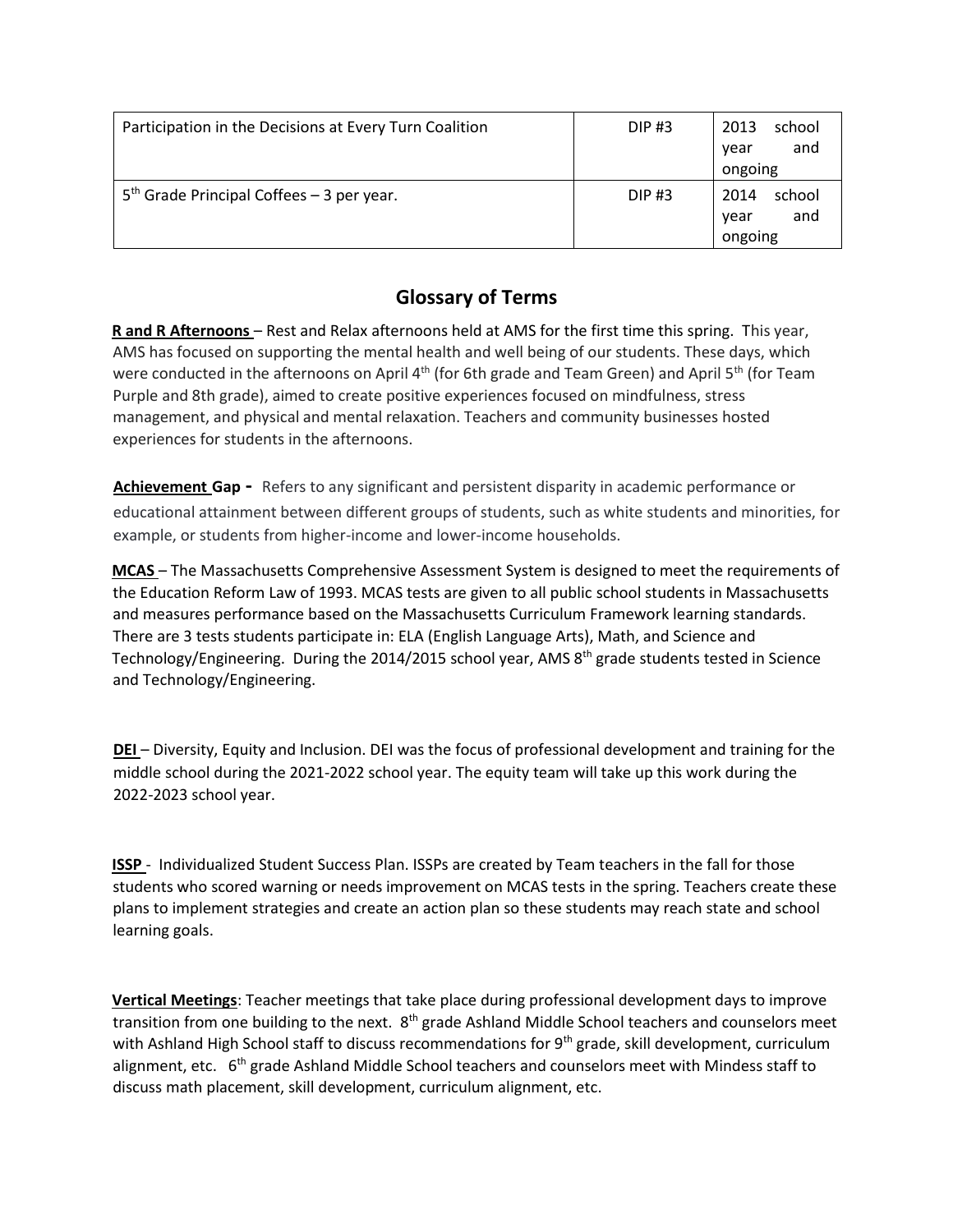**PBIS** – Positive Behavior Intervention and Support. All schools in the district have adopted Positive Behavior Intervention and Support (PBIS). At AMS we are proud to have a national, data-driven model that supports us in establishing a positive school culture. PBIS starts with establishing core values and teaching the behaviors we expect students to show in living those values. PBIS also emphasizes the importance of recognizing students who meet these behavioral expectations.

**Advisory** – 10 minute period during the school day when AMS students meet with their mentor teacher or advisor. This is a period when teachers can check in with students and many have a snack during this time. AMS guidance will also run initiatives during this period such as Diversity, Kindness, and Cyberbullying.

**Metrowest Health Survey** - Since 2006, the Metrowest Adolescent Health Survey has been administered every other year to monitor trends in health and risk behaviors and identify emerging health issues at the local and regional levels. With over 41,000 students surveyed in 2014 alone, this regional census is one of the largest adolescent health surveys in the country. Yet it maintains a local focus, with the goal of providing comprehensive data on issues of local concern to inform schools and communities as they strive to enhance policies and programs, improve prevention efforts, and set priorities for achieving a healthier youth population. In Ashland, the 2014 MWAHS was administered to middle school students in grades 6 through 8 and high school students in grades 9 through 12 this past November.

**Mentoring Program/initiative:** AMS students trained in leadership so they may mentor(and connect) with incoming 6<sup>th</sup> grade students to ease transitions to begin the school year.

**ASAP** – Ashland Substance Abuse Prevention. Group of students (grades 6-8) led by an advisor to provide information to AMS around substance abuse prevention.

**Shout outs** – Individual AMS students recognized during announcements for reflecting the AMS core values of Respect and Responsibility.

**STEM** – Science Technology Engineering and Math. The AMS STEM teacher works with core academic teachers to deliver the STEM curriculum to students.

**Discovery** – "D" period class in the AMS schedule that rotates during the day. During Discovery, teachers conduct interdisciplinary units, enrichment opportunities and remediation. Specialized instruction, Band and Chorus also occur during this period.

**UBD** – Understanding by Design. Thousands of educators across the country use the Understanding by Design framework, created by Grant Wiggins and Jay McTighe, to get a handle on standards, align programs to assessments, and guide teachers in implementing a standards-based curriculum that leads to student understanding and achievement.